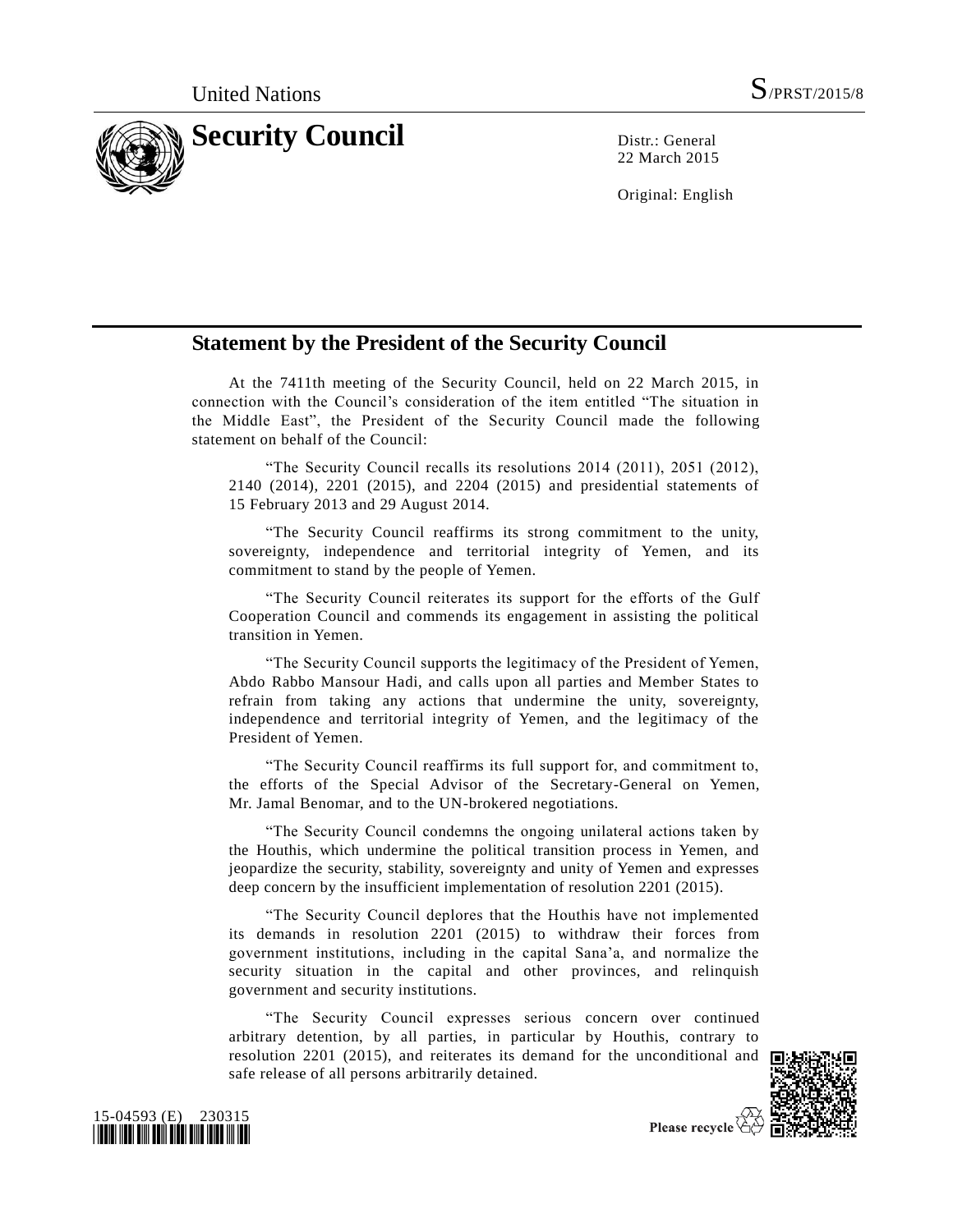"The Security Council welcomes that the Prime Minister Khalid Bahah and other members of the Cabinet are no longer under the house arrest imposed by the Houthis.

"The Security Council urges non-state actors to withdraw from government institutions, including in the south of Yemen, and to refrain from any attempt to take over such institutions.

"The Security Council condemns in the strongest terms the airstrikes against the Presidential Palace in Aden and attacks at Aden International airport. The Security Council condemns in the strongest terms the horrific 20 March bomb attacks at the two mosques in Sana'a and in Saada, Yemen, which killed at least 126 and injured many more. The Security Council urges all sides to refrain from any further use of military force, any offensive military actions and other uses of violence.

"The Security Council reiterates its call urging all parties to agree upon and announce publicly dates for completing the constitutional consultation process, to hold a referendum on the constitution, and to conduct elections under the new electoral law pursuant to the new constitution and in this regard demands that the parties take all actions conducive to this process, including by the full implementation of resolution 2201 (2015).

"The Security Council reiterates its concern at the ability of Al-Qaida in the Arabian Peninsula to benefit from the deterioration of the political and security situation in Yemen, mindful that any acts of terrorism are criminal and unjustifiable regardless of their motivation, whenever, wherever and by whomsoever committed.

"The Security Council reiterates that the solution to the situation in Yemen is through a peaceful, inclusive, orderly and Yemeni-led political transition process that meets the legitimate demands and aspirations of the Yemeni people for peaceful change and meaningful political, economic and social reform, as set out in the Gulf Cooperation Council Initiative and Implementation Mechanism, the outcomes of the comprehensive National Dialogue Conference, the Peace and National Partnership Agreement and its security annex.

"The Security Council strongly calls upon all parties, in particular the Houthis, to abide by the Gulf Cooperation Council Initiative and its Implementation Mechanism, the outcomes of the comprehensive National Dialogue conference, and the Peace and National Partnership Agreement and its security annex and the relevant Security Council resolutions and to accelerate inclusive United Nations-brokered negotiations, including on issues relating to governance, to continue the political transition in order to reach a consensus solution and stresses the importance of full implementation of agreements reached and commitments made towards that goal.

"The Security Council emphasizes its call for all parties in Yemen, including the Houthis, government officials, leaders of political parties and movements, and members of so-called "popular committees", to adhere to resolving their differences through dialogue and consultation, reject acts of violence to achieve political goals, and refrain from provocation and all unilateral actions to undermine the political transition. The Security Council